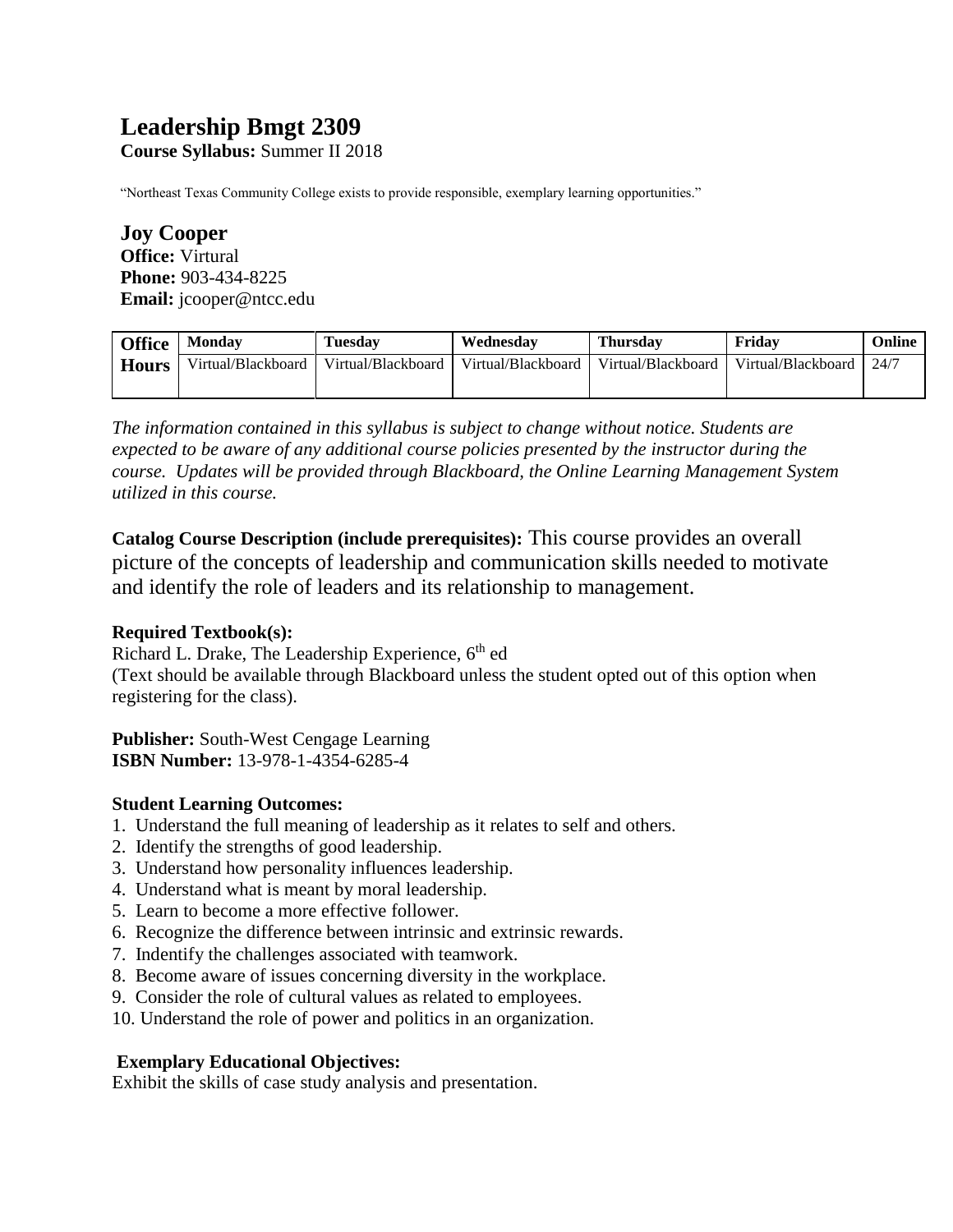## **SCANS Skills:**

A complete SCANs skill chart is available for this course upon request.

### **Lectures & Discussions:**

See Blackboard for chapter resources, assignments, projects and discussion board assignments.

#### **Evaluation and Grading Criteria There are 699 possible points**

|                                     | Possible Points |
|-------------------------------------|-----------------|
| Assignments                         | 135             |
| <b>Discussion Board Assignments</b> | 64              |
| Exams (2 Exams)                     | 200             |
| Course Project/Article Reviews      | 100             |
| <b>Total Possible Points</b>        | 699             |

Grades are awarded according to the following scale:

| 629-699   | A |
|-----------|---|
| 599-628   | B |
| 489-598   |   |
| 419-488   |   |
| $0 - 418$ | E |

# **Late Exam Point Deduction Information**

1-7 days after exam time has expired  $= 10$  point deduction

8-14 days after exam time has expired = 15 point deduction

 $14 + days$  after exam time has expired = Meeting with Instructor to discuss student(s) options.

#### **Tests/Exams:**

All test are mutiple choice questions and delivered through Blackboard by clicking on the Assessment link on the dates listed in the Due Date Document located in the Start Here folder.

#### **Assignments:**

The course contains two types of assignment: 1)chapter assignments and 2) discussion board assignments. Chapter assignments are available through the Assignment link located to the left of the screen. Discussion board assignments are available through the Discussion links located to the left of the screen.

See Blackboard Homepage and click on the Start Here folder for assignment due dates. Note assignments and discussion board assignments are not available after the due date expires.

# **Other Course Requirements:**

N/A